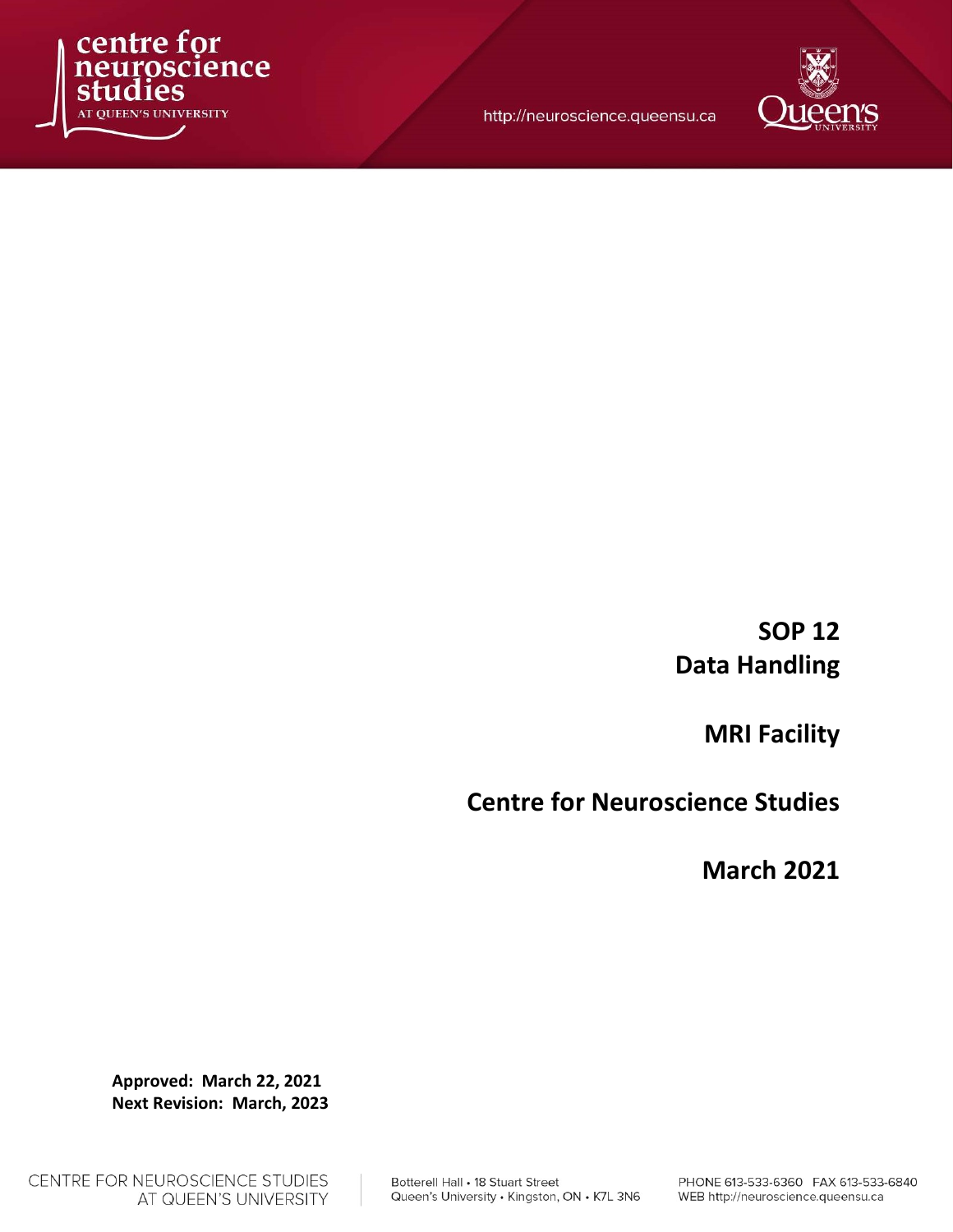| <b>TABLE OF CONTENTS</b> |        |
|--------------------------|--------|
| 1. Summary               | Page 3 |
| 2. Data Handling         | Page 4 |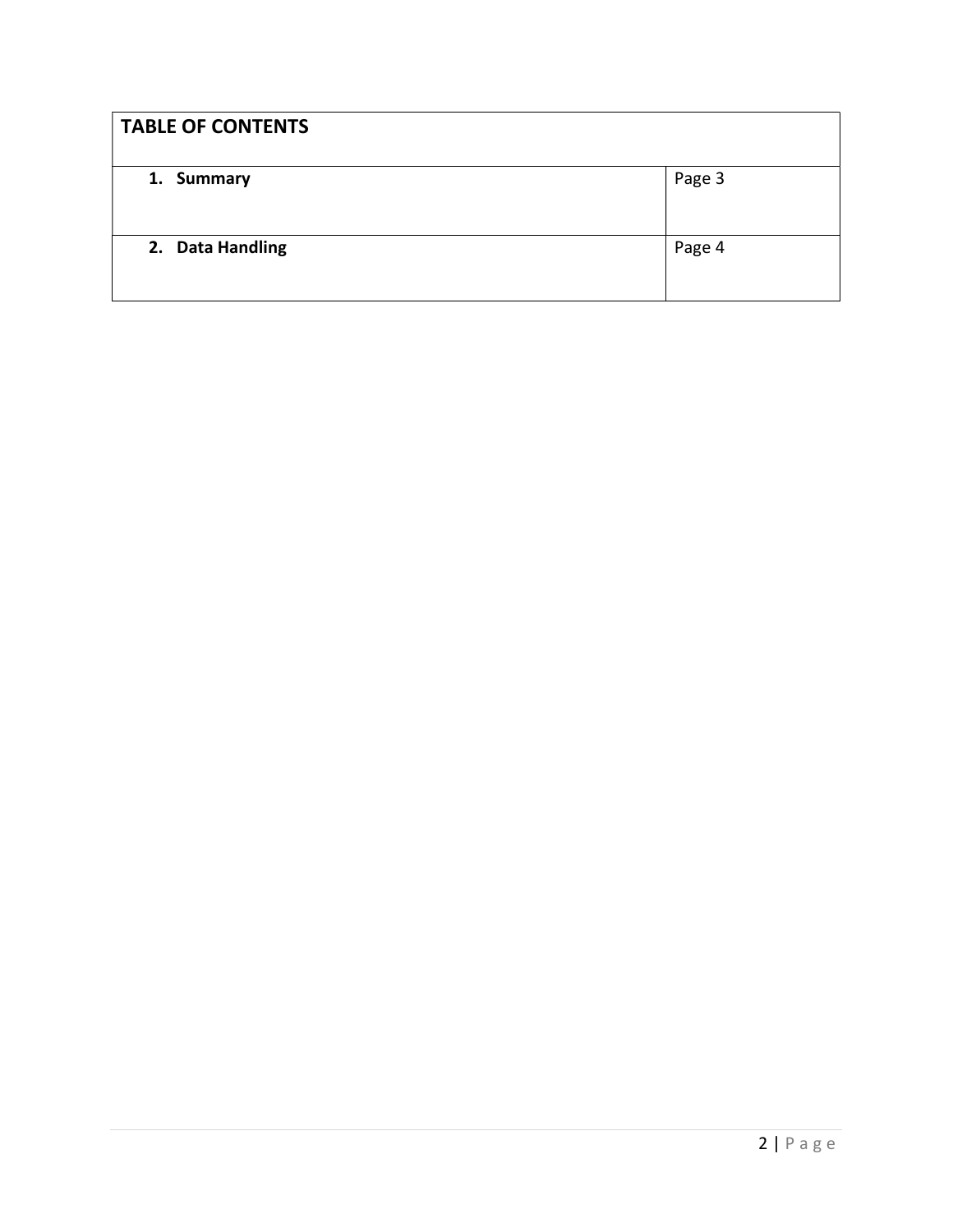## **SUMMARY**

- i. The 3T MRI Facility is used primarily for in-vivo studies of human and animal structure and function. These studies include assessment of metabolism and physiology, cognitive function, and vascular dynamics, not only in normal and research patient populations, but also in in-vitro and animal models using a variety of advanced nuclear magnetic resonance imaging and spectroscopy techniques. The facility resources are available to peer-reviewed grant funded scientific collaborators with appropriate Review Ethics Board (REB) protocols in place. See SOP# 04 - New Protocols and Ethics Procedures.
- ii. Full-time technical support for scanner operation is provided and included in hourly rates (see SOP# 13 - System Billing Guide and Standard Rates) during regular weekday hours, Monday through Friday, 9:00 am – 5:00 pm. Scanning support for after-hours and weekend scanning may also be arranged through the MR Manager.

## DATA HANDLING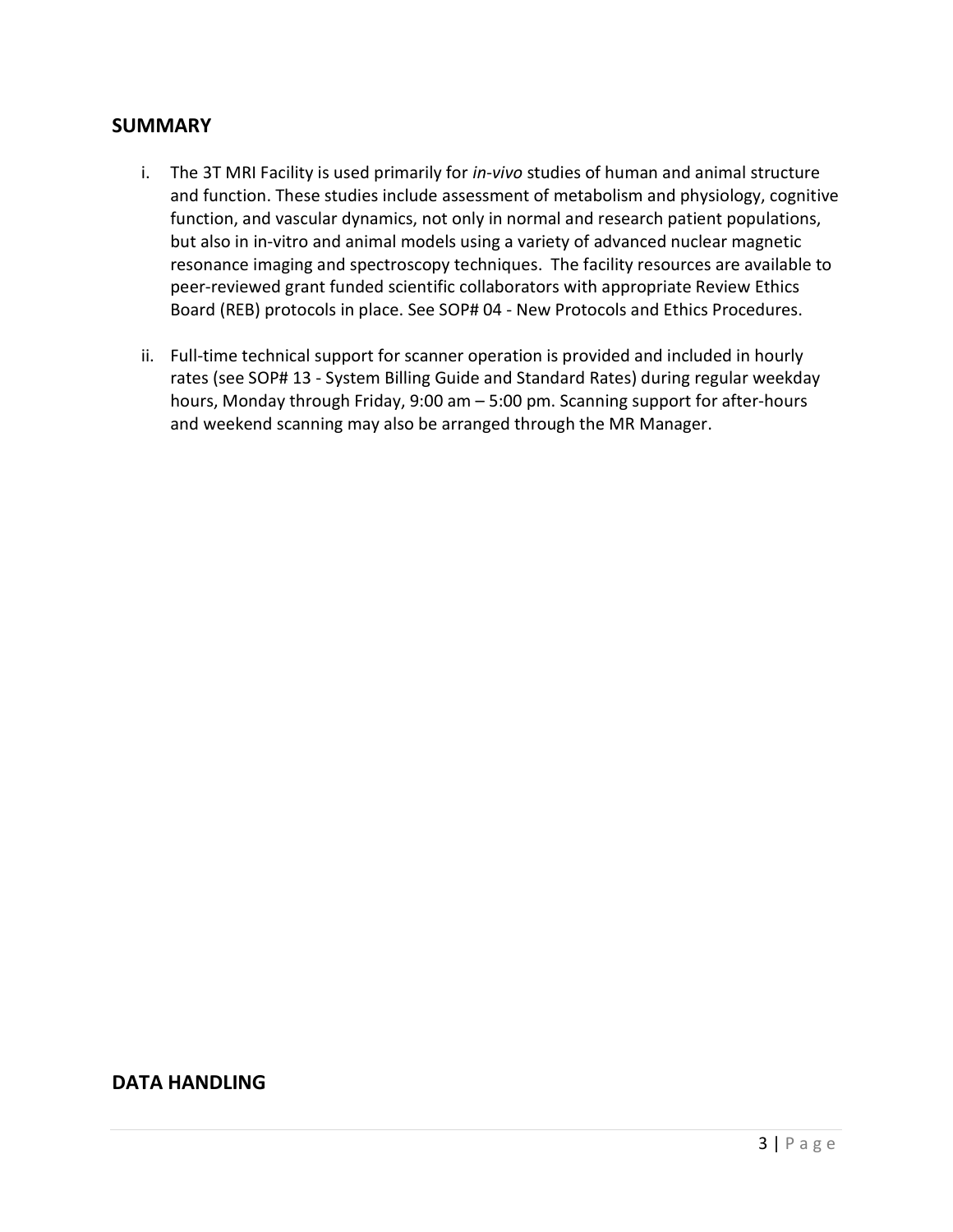- i. All data collected in the CNS MR Facility is stored in a DICOM database. At the end of the study the MRI Operator will extract the images in DICOM format into a temporary directory. Within 1 business day, the operator will transfer the data to a dedicated MRI data storage server with access restricted to on-campus Queen's University access only. Image data will be in DICOM format. Once transferred, the image data will be removed from the image database on the MRI console system.
- ii. Each Principal Investigator paying for time on the 3T system will be given a user account on the data storage server, with a unique username and password and a single assigned directory for data storage. The data on the server will be accessible for read only. Please contact the MR Manager to request access (see Personnel and Emergency Contacts in the SOP section of the web site http://neuroscience.queensu.ca/facilities/mri-facility#sop).
- iii. The data will remain available on the server for at least 30 days. On the  $1<sup>st</sup>$  of each month, all data older than 30 days will be removed from the MRI data storage server. The server has appropriate and adequate backups for this period. The data storage server is NOT meant to be a backup of your data, and the CNS MR Facility is not responsible for the storage of data older than 30 days.
- iv. Users are expected to transfer their data from the server to their own computers for analysis, and for maintaining their own data archives. The analyzed data will not be allowed to be transferred back to the server for archival purposes. Only original data will be included in the MRI data storage server.